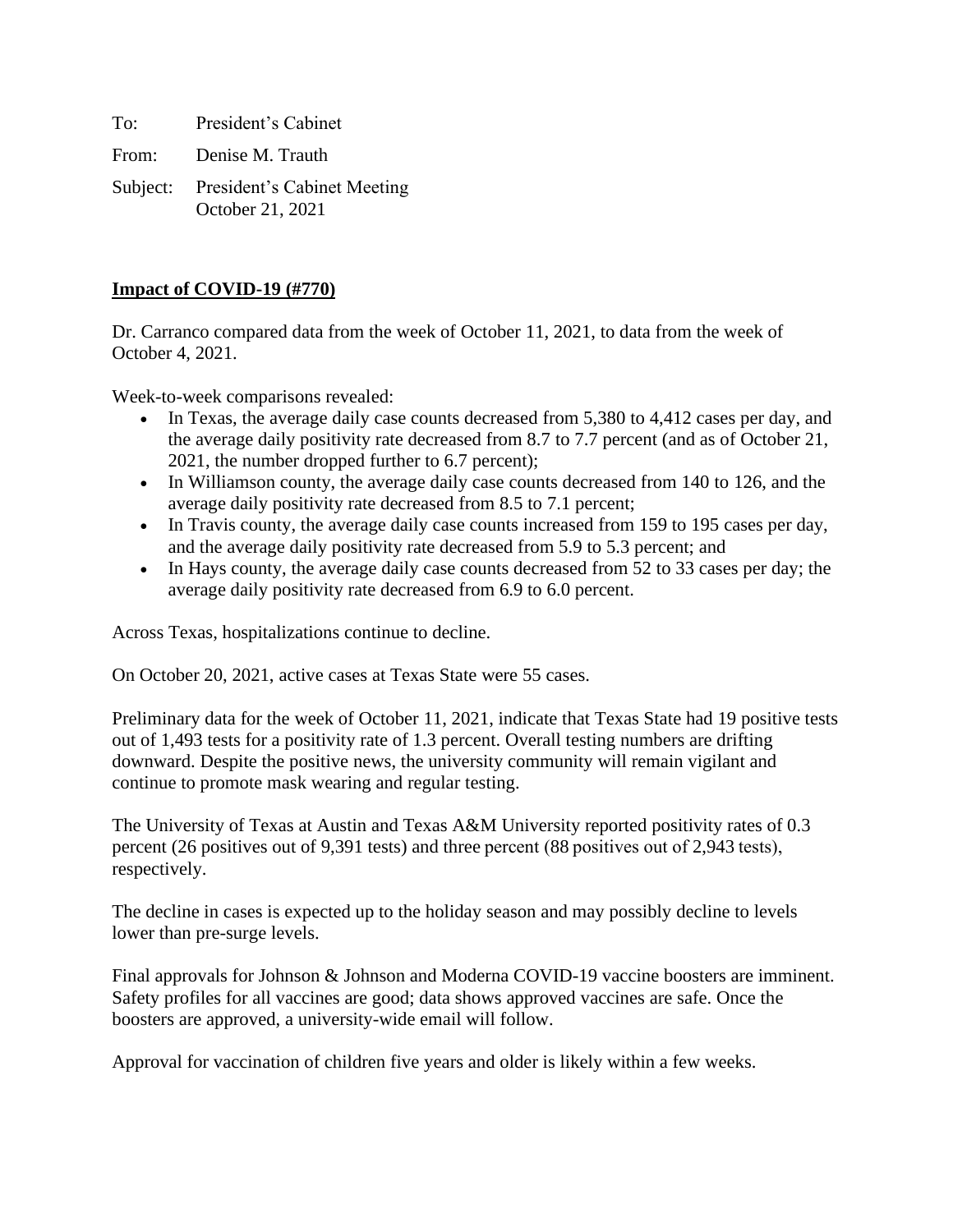## **Affirmative Action Plan**

Dr. Silva and guest Ms. LynnAnn Brewer, Director of Diversity, Equity, and Inclusion, discussed the Affirmative Action Plan.

## **Development Update (#588)**

Dr. Breier reviewed the fiscal year quarterly reports.

## **President's Update (#556)**

President Trauth made several announcements:

- On October 21, 2021, the Texas Higher Education Coordinating Board approved Texas State's proposal to offer a Bachelor of Mechanical Engineering.
- The Faculty and Staff Holiday Open House will be held on the San Marcos Campus on November 30, 2021, and on the Round Rock Campus on December 1, 2021; the Community Open House will be held on December 1, 2021; and the Deans, Chairs, and Faculty Senate Holiday Reception will be held on December 3, 2021.
- The Texas Legislature authorized more than \$104 million in Tuition Revenue Bonds for construction projects at Texas State. Discussions will follow to determine how the funds will be distributed across projects.
- The strategic planning process will kick off in early spring 2022, beginning with updating the mission statement.

President Trauth announced that Juneteenth in 2022 will fall on a Sunday and on a Monday in 2023. Accordingly, the university will be closed on June 19, 2023.

## **Significant Issues (#01)**

Provost Bourgeois distributed several handouts, including a fact sheet on Texas State's awarding of financial aid and scholarships, The Texas State University System 2025 GAI Performance Indicators, and a draft outlining the composition and purpose of a new student success executive committee.

Provost Bourgeois announced that Dr. Shreek Mandayam will be the next Associate Vice President for Research and Federal Relations. Given previous commitments, including serving as Principal Investigator on an Army Futures Command grant, Dr. Mandayam will assume the position on July 1, 2022. Dr. Michael Blanda will serve as Interim Associate Vice President for Research and Federal Relations, effective November 1, 2021.

Mr. Coryell provided a rundown of the week's upcoming intercollegiate athletic contests across all fall sports and announced that preseason polls for the Sun Belt Conference have the Texas State men's basketball team ranked third and the Texas State women's basketball ranked fourth.